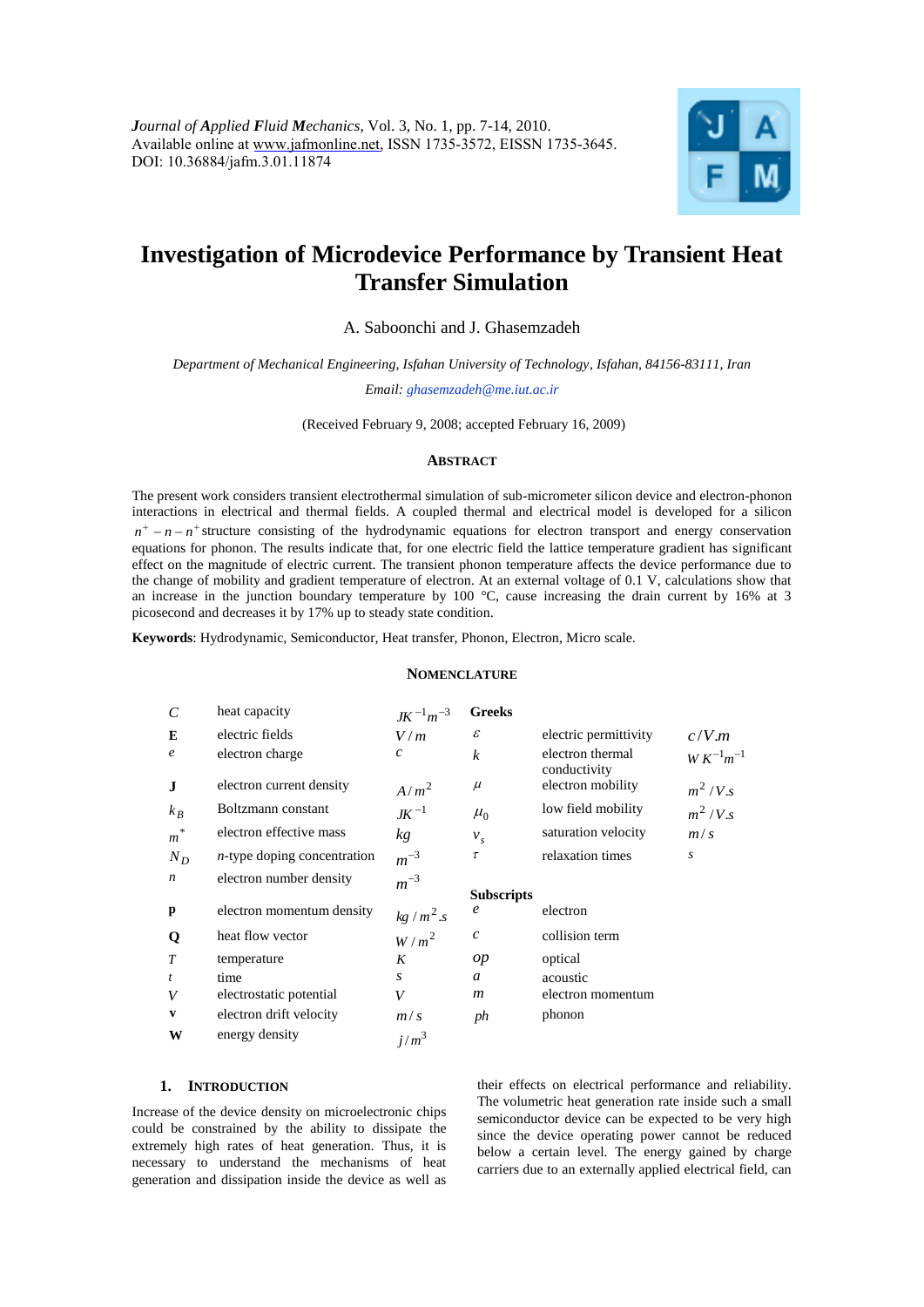be transferred to the lattice. In equilibrium, the electrons and lattice exhibit similar energy levels. Yet, power device operation requires the application of large fields and high currents. Therefore, these devices normally operate in electrical nonequilibrium. Thermal nonequilibrium refers to the condition when charge carriers are not able to transfer their excess energy to the lattice efficiently. A temperature difference is created between electrons and the lattice resulting in localized heating in the active area of the device. At small scales, thermal transport in semiconductors is usually described in terms of quantized lattice vibrations called phonons.

Numerical simulation of the transient electrical performance of silicon semiconductor devices such as current–voltage characteristics of semiconductor devices has been studied. Early numerical simulation programs referred to Selberherr (1984) used the classic drift-diffusion equation for electron transport. Since the typical applied bias is of the order of 1 V and the device size has decreased to submicro scales, high electric fields are produced in the device. The energy which electrons gain from the electric field cannot be sufficiently removed by lattice during electron-lattice collision. Therefore, a nonequilibrium situation occurs resulting in the so-called hot electron transport. Blotekjaer (1970) proposed a method to describe hot electron transport, which is now well known as the hydrodynamic model. Numerical simulation results of electron transport have been carried out assuming the lattice to be an isothermal reservoir (Meinerzhagen and Engl 1988; Chai *et al.* 1992). An electron vorticity equation is also derived and used to investigate many aspects of electron flow structures by Mohseni and Shakouri (2005).

Rangel and Rodriguez (2007) extend the hydrodynamic model of the Boltzmann equation by taking into account the spin of the nonequilibrium carriers injected into semiconducting systems. This spin-resolved hydrodynamic description goes beyond the usual driftdiffusion type approaches in a way that the temporal derivatives of the current densities are considered. This allows us to investigate the transient dynamics of spinpolarized packets in the diffusive and ballistic transport regimes. The dc behavior of single-gate and doublegate MOSFETs with gate lengths ranging from 5 to 100 nm is simulated using drift-diffusion, hydrodynamic, and Monte Carlo approaches. It is shown that by simple adjustments of the drift-diffusion and hydrodynamic transport model parameters the Monte Carlo currents can be reproduced in the entire gate length range referred to Granzner *et al.* (2006). This does not consider the heat generation or energy exchange between the lattice and the electrons and therefore cannot be properly used to study lattice thermal effects on electron transport. Since the energy removal rate from the electrons is restricted by the lattice energy, a lattice energy balance must be added to the hydrodynamic model.

Wang (1985) has developed a model including the lattice energy transport equation. Roberts and Chamberlain (1990) have also suggested that the lattice temperature equation must be included in the hydrodynamic equation. A similar model with numerical results was obtained by Katayama and Toyabe (1989). However, none of the articles carefully considered the phonon dispersion relations, which results in different phonon modes. In order to get physical insight into the thermal effects on the electron transport, the interaction of electrons with different phonons at different bias conditions needs to be studied.

A similar model including both the lattice and electron transport was developed for sub-micron GaAs devices by Fushinobu *et al.* (1995). The thermal and electrical characteristics of sub-micrometer silicon semiconductor devices have studied by considering the nonequilibrium nature of hot electron, optical phonon, and acoustic phonon for steady state conditions by Lai and Majumdar (1996). Numerical simulations were presented of in detail for the transient simulation of the highly coupled non-linear partial differential equations of the full electrons hydrodynamic model (Romano and Russo 2000; Aste and Rudiger 2003) but these results of electron transport have been carried out assuming the lattice to be an isothermal reservoir. The thermal nonequilibrium was determined from phonon temperature distributions obtained using a common electronic solution and three different heating models (Joule heating, electron/lattice scattering, phonon scattering) by Raman *et al.* (2003).

In this work, 2-D simulations were performed in a partially coupled manner to analyze the electrical and thermal characteristics of the devices. The commercial simulator (ATLAS) was used to perform the electrical characterization. Results from the electrical analysis, such as electron concentrations and electron temperatures, were imported into an in-house semiconductor heating model. Therefore, the results of the electronic solution were used as thermal source terms in the thermal solution. The results of the thermal solution are not coupled back to the electrical analysis. The objective of this article is to concurrently transient study both the thermal and electrical characteristics of sub-micrometer silicon semiconductor devices by considering the nonequilibrium nature of hot electron and phonon, also their interactions in electrical and thermal fields. In the following sections, a coupled thermal and electrical model is developed consisting of the hydrodynamic equations for electron transport and energy conservation equations for phonon.

# **2. GOVERNING EQUATIONS**

At low and moderate electric fields,  $|\mathbf{E}| < 10^6 V/m$ , the electrons mainly interact with acoustic phonons because not many electrons have sufficient energy to excite optical phonons. The ensemble electron drift velocity **v** linearly increases with the electric field **E**, i.e.,  $\mathbf{v} = \mu \mathbf{E}$ , where  $\mu$  is the electron mobility.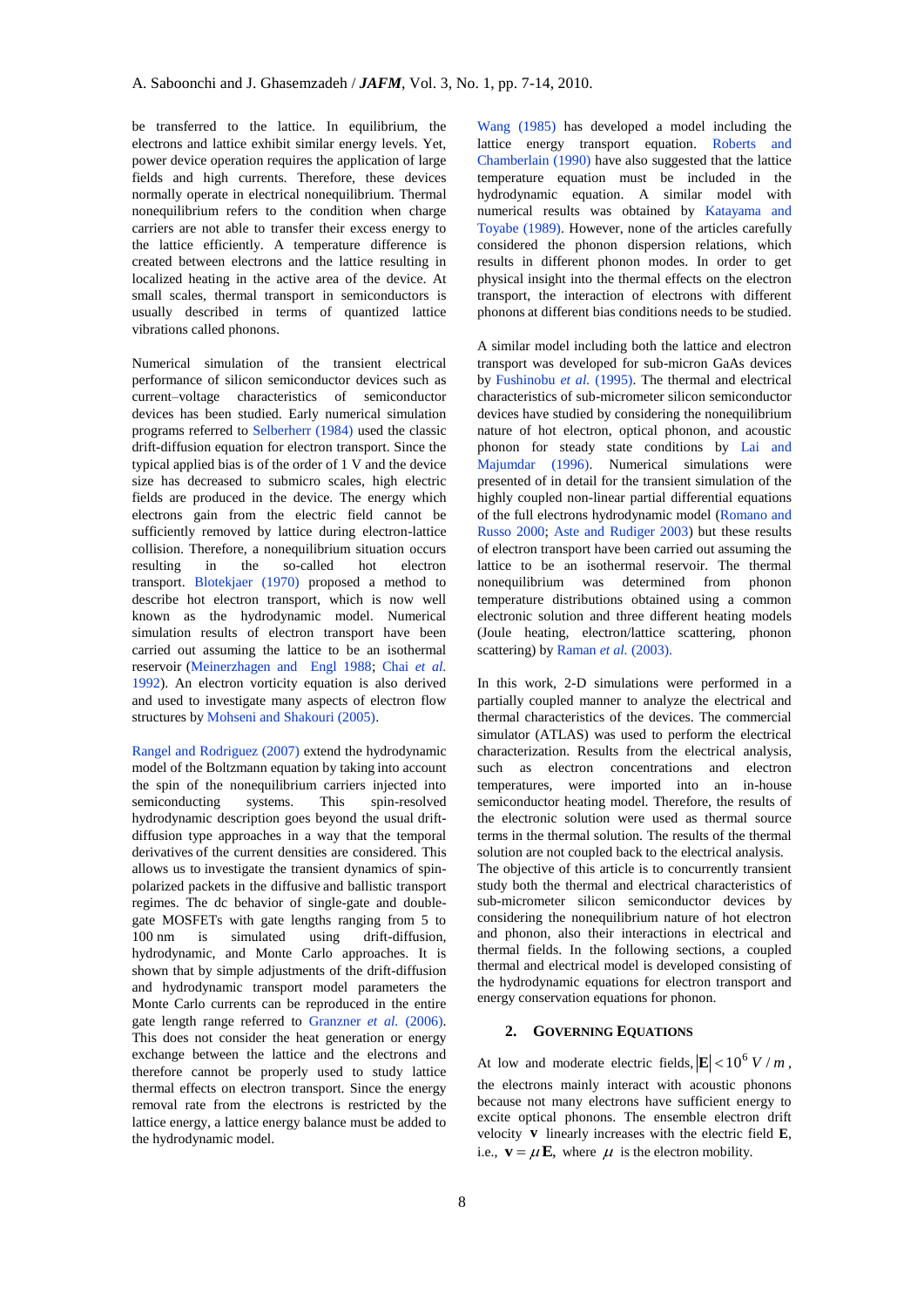This electron transport regime follows Ohms law. However, under a high electric field,  $|\mathbf{E}| \ge 10^6 V/m$ , the electrons become energetic enough to interact with optical phonons. In addition, the electron and optical phonon interaction rate can be high enough to saturate the electron drift velocity referred to Wang (1989). Since the electrons interact with the phonons during their transport, the electron mobility is a function of both the electron and the lattice energies referred to Sze (1981).

The electron current density varies as  $J = -e n v$ , where velocity  $\bf{v}$  is proportional to the mobility for a given electric field. So, we can expect the lattice temperature to influence the device current and therefore the electrical characteristics. It is therefore clear that the semiconductor device characteristics should be determined by the coupled electrical and thermal behavior. A rigorous device simulation must use a concurrent electrical and thermal model that takes into account the lattice heating effect. It is clear that in a nonequilibrium situation, two sub-systems of electrons, phonons, need to be considered in silicon semiconductor devices. The Monte Carlo method is an elegant approach to describe charge transport in semiconductors referred to Jacoboni and Reggiani (1983). However, when phonons have to be incorporated, it is too time consuming and uneconomical to be used for engineering design and analysis of devices.

The hydrodynamic equation is a good engineeringoriented approach to simulate the sub-micron semiconductor devices as long as meaningful expressions of electron transport in terms of average electron velocity and effective electron temperature are valid. The basic equations can be derived from the Boltzmann transport equation, namely the zeroth, first and second-order moments, which represent the electron charge, momentum, and energy conservation, respectively referred to Rudan and Odeh (1986). They are

$$
\frac{\partial n}{\partial t} + \nabla \cdot (n\mathbf{v}) = \left(\frac{\partial n}{\partial t}\right)_c \tag{1}
$$

$$
\frac{\partial \mathbf{p}}{\partial t} + \nabla \cdot (\mathbf{v} \mathbf{p}) = -en \mathbf{E} - \nabla (nk_B T_e) + \left(\frac{\partial \mathbf{p}}{\partial t}\right)_c
$$
 (2)

$$
\frac{\partial \mathbf{W}_e}{\partial t} + \nabla \cdot (\mathbf{v} \mathbf{W}_e) = -e n \mathbf{v} \cdot \mathbf{E}
$$
  
-  $\nabla \cdot (\mathbf{v} n k_B T_e) - \nabla \cdot \mathbf{Q}_e + \left(\frac{\partial \mathbf{W}_e}{\partial t}\right)_c$  (3)

where n is the electron number density, **v** is electron drift velocity, **E** is electrical field, and  $T_e$  is electron temperature. The electron momentum density **p** and energy density  $W_e$  can be written as  $p = m^* n v$ and  $W_e = 1/2(3nk_B T_e + m^* n v^2)$ , respectively. All the last terms with subscript  $c$  in the above equations represent the quantities changing due to collision referred to Schlichting (1979). In the electron momentum conservation equation, the driving forces

are the electric field and electron number density as well as temperature gradients, whereas the drag force is electron–phonon collision. The heat flow vector **Q***<sup>e</sup>* can be found from higher order moments of the Boltzmann transport equation. The Fourier law was suggested to get a better approximation. Therefore,

$$
\mathbf{Q}_e = -k_e \nabla T_e \tag{4}
$$

Where  $k_e$  is the electron thermal conductivity. The

energy conservation equations for optical and acoustic phonons are

$$
\frac{\partial \mathbf{W}_{op}}{\partial t} = \left(\frac{\partial \mathbf{W}_e}{\partial t}\right)_c + \left(\frac{\partial \mathbf{W}_{op}}{\partial t}\right)_c \tag{5}
$$

$$
\frac{\partial \mathbf{W}_a}{\partial t} = \nabla \cdot (k_a \nabla T_a) - \left(\frac{\partial \mathbf{W}_{op}}{\partial t}\right)_c \tag{6}
$$

Where  $W_{op}$  and  $W_a$  are optical and acoustic phonon energy densities, respectively, each of which is related to the heat capacity *C* as  $dW = CdT$ , and  $k_a$  is the lattice thermal conductivity. The heat capacities of optical phonons  $C_{op}$  and acoustic phonons  $C_a$  can be estimated from the Einstein and Debye models, respectively referred to Wang (1989). When  $\left| \mathbf{E} \right| < 10^6 V/m$ , the electrons lose energy directly to acoustic phonons as expressed by

$$
\frac{\partial \mathbf{W}_a}{\partial t} = \nabla \cdot (k_a \nabla T_a) - \left(\frac{\partial \mathbf{W}_e}{\partial t}\right)_c \tag{7}
$$

Referred to Arora *et al.* (1982), all the collision terms can be phenomenologically expressed using the relaxation time approximation as

$$
\left(\frac{\partial \mathbf{p}}{\partial t}\right)_c = -\frac{nm^* \mathbf{v}}{\tau_m} \tag{8}
$$

$$
\left(\frac{\partial \mathbf{W}_e}{\partial t}\right)_c = -n \frac{\frac{3}{2} k_B T_e + \frac{1}{2} m^* \mathbf{v}^2 - \frac{3}{2} k_B T_{ph}}{\tau_{e-ph}}
$$
(9)

$$
\left(\frac{\partial \mathbf{W}_{op}}{\partial t}\right)_c = -C_{ph} \frac{T_{op} - T_a}{\tau_{op-a}}
$$
\n(10)

where  $\tau_m$ ,  $\tau_{e-ph}$ , and  $\tau_{op-a}$  are relaxation times for electron momentum, electron energy, and optical phonon, respectively, *Tph* can be either optical or acoustic phonon temperature depending on which kind of phonons the electrons interact with. The above analysis can also be applied to the holes in Si. However, in the active region of a semiconductor device, either the electrons or the holes are the majority carrier. The current contributed by the minority carriers is much smaller than that contributed by the majority carriers. Therefore, the minority carriers can be simply assumed to follow the drift diffusion model. For example, holes are minority carriers in a *n*-channel MOSFET. MOSFET stands for metal oxide semiconductor field effect transistor.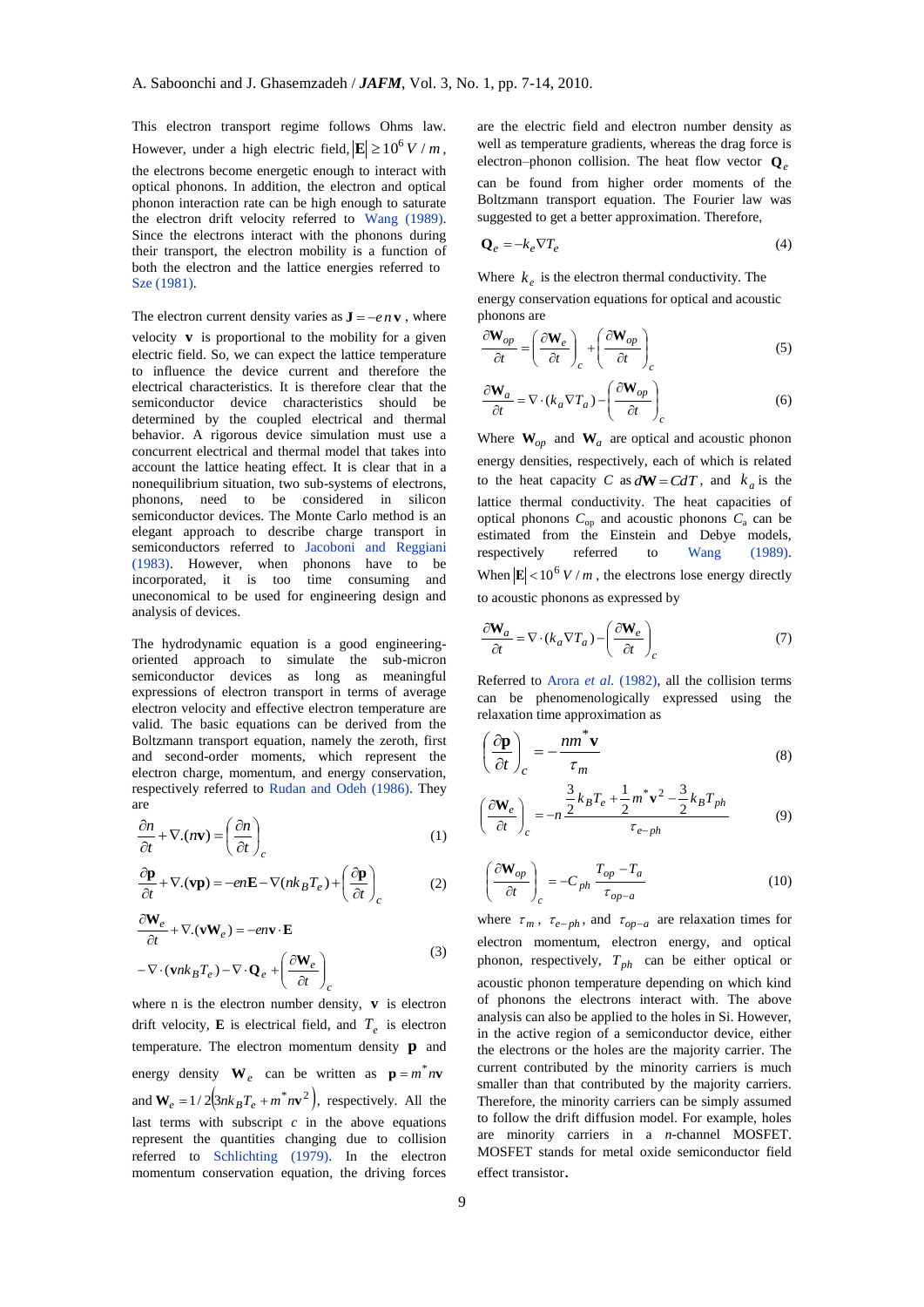Therefore, to solve for the electric field, the Poisson equation is used and is given as

$$
\nabla \cdot (\varepsilon \mathbf{E}) = e(N_D - n) \tag{11}
$$

With

$$
\mathbf{E} = -\nabla V \tag{12}
$$

Where V electrostatic potential,  $\varepsilon$  is the permittivity which is different for silicon and silicon dioxide,  $N_D$  is the *n*-type doping concentration. Finally, Eqs. (1)–(4) and  $(5)$ – $(11)$  form a closed system.

In our simulations for silicon, we will use the Baccarani and Wordemann (1985) model, which defines the relaxation times by

$$
\tau_m = \frac{m^* \mu}{e} \tag{13}
$$

$$
\tau_{e-ph} = \tau_m \left( \frac{1}{2} + \frac{3k_B}{2m^* v_s^2} \frac{T_e^2}{T_e + T_{ph}} \right)
$$
(14)

 $v<sub>s</sub>$  is the saturation velocity, i.e. the drift velocity of the electron gas at high electric fields.

According to (Sze 1981; Singh 1993; Ng 1995 and Caughey 1967) the low field mobility is given by the empirical formula for silicon, which depends mainly on the lattice temperature and the total doping density

$$
\mu_0(N_D, T_{ph}) = 80 \left( \frac{T_{ph}}{300} \right)^{-0.45} +
$$
  

$$
1430 \left( \frac{T_{ph}}{300} \right)^{-2} - 80 \left( \frac{T_{ph}}{300} \right)^{-0.45}
$$
  

$$
1 + \left( \frac{N_D}{1.12 \times 10^{17} \left( \frac{T_{ph}}{300} \right)^{3.2}} \right)^{0.72 \left( \frac{T_{ph}}{300} \right)^{0.065}}
$$
(15)

and the electron mobility is given by

$$
\mu(E, N_D, T_{ph}) = \frac{\mu_0}{\sqrt{1 + (\mu_0 E / v_s)^2}}
$$
(16)

This is the well-known Caughey and Thomas (1967) mobility model. Blotekjaer (1970) and Baccarani and Wordemann (1985) (BBW) proposed a model for heat flow vector  $\mathbf{Q}_e$  that its thermal conductivity descript with Eq. (17).

$$
k_e = (\frac{5}{2} + r)n \frac{k_B^2 \mu}{e} T_e
$$
 (17)

Several different choices for r can be found in the literature, and many authors such as (Feng and Hintz 1988; Alsunaidi *et al.* 1997).

According to Gnudi *et al.* (1990) with comparisons of hydrodynamic and MC simulations of the ballistic diode, the best value for r appears to be -2.1 for silicon at 300 K.

According to Ng (1995) lattice thermal conductivity descript with Eq. (18).

$$
k_a = 148 \left(\frac{T_{ph}}{300}\right)^{-1.65} \tag{18}
$$

These relations are valid between 300 and 800 K for silicon.

The above system of nonlinear equations can be simplified. According to Cook and Fery (1982) first, the convective inertia term  $\nabla$ .(**vp**) in the electron momentum conservation equation can be neglected because this term is small compared to the other driving forces or the collision term and  $T_e \nabla n$  is small compared to  $n\nabla T_e$  for this case. Finally, the momentum equation can be written as

$$
\mathbf{J} - e n \mu m^* \frac{\partial \mathbf{v}}{\partial t} \approx -e n \mu (\nabla V - \frac{k_B}{e} \nabla T_e)
$$
 (19)

Eq. (19) shown that if voltage term  $\nabla V$  to be in order 0.1V, gradient electron temperature will be have important effect on electron current density.

#### **3. NUMERICAL METHOD**

Let us write the 1-D version of the equations of the two models:

$$
\frac{\partial}{\partial t}n + \frac{\partial}{\partial x}(n\mathbf{v}) = 0
$$
\n(20)

$$
\frac{\partial}{\partial t}\mathbf{p} + \frac{\partial}{\partial x}(\mathbf{v}\mathbf{p} + nk_B T_e) = -en\mathbf{E} - \frac{nm^*\mathbf{v}}{\tau_m}
$$
(21)

$$
\frac{\partial}{\partial t} \mathbf{W}_e + \frac{\partial}{\partial x} (\mathbf{v} \mathbf{W}_e + \mathbf{v} n k_B T_e + \mathbf{Q}_e) =
$$
\n
$$
- e n \mathbf{v} \cdot \mathbf{E} - \frac{3}{2} n k_B \left( \frac{T_e - T_{ph}}{\tau_{e-ph}} \right) - \frac{1}{2} \frac{n m^*}{\tau_{e-ph}} \mathbf{v}^2
$$
\n(22)

$$
\frac{\partial}{\partial t} \mathbf{W}_{ph} + \frac{\partial}{\partial x} \mathbf{Q}_{ph} = \frac{3}{2} n k_B \left( \frac{T_e - T_{ph}}{\tau_{e-ph}} \right)
$$
(23)

In this case, the thermal system is represented as a single lattice temperature and is considered to be in thermal equilibrium for optical and acoustic phonons. The heat flow vector  $\mathbf{Q}_{ph}$  can be written as  $Q_{ph} = -k_{ph} \nabla T_{ph}$  and  $k_{ph} = k_a$  is the lattice thermal conductivity and  $W_{ph}$  can be written as  $W_{ph} = C_{ph}T_{ph}$ . The heat capacities of phonons According to Ng (1995)  $C_{ph}$  can be estimated from

$$
C_{ph} = 711 + 255 \frac{\left(\frac{T_{ph}}{300}\right)^{1.85} - 1}{\left(\frac{T_{ph}}{300}\right)^{1.85} + \frac{255}{711}}
$$
 (24)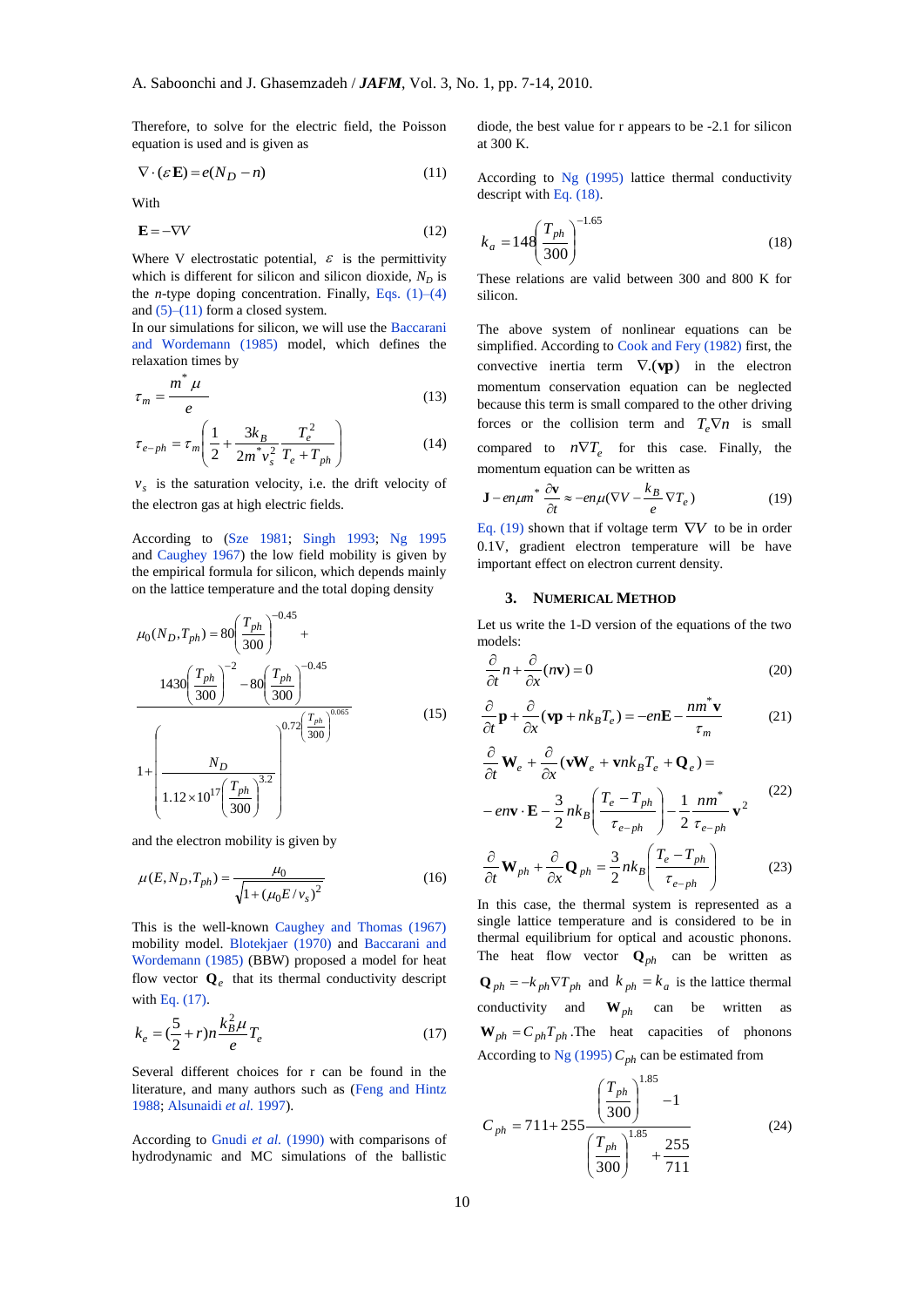These relations are valid between 50 and 800 K for silicon.

We make use of a splitting scheme, based on the following decomposition. Let us consider a system of the form

$$
\frac{\partial u}{\partial t} + \frac{\partial f}{\partial x} = g
$$

We define the following vector fields:

$$
u = (n, \mathbf{p}, \mathbf{W}_e, \mathbf{W}_{ph})
$$
  
\n
$$
f = (n\mathbf{v}, \mathbf{v}\mathbf{p} + n k_B T_e, \mathbf{v}\mathbf{W}_e + \mathbf{v} n k_B T_e + \mathbf{Q}_e, \mathbf{Q}_{ph})
$$
  
\n
$$
g = (0, -e n\mathbf{E} - \frac{n m^* \mathbf{v}}{\tau_m}, -e n\mathbf{v} \cdot \mathbf{E} - \frac{3}{2} n k_B
$$
  
\n
$$
\left(\frac{T_e - T_{ph}}{\tau_{e-ph}}\right) - \frac{1}{2} \frac{n m^*}{\tau_{e-ph}} \mathbf{v}^2, \frac{3}{2} n k_B \left(\frac{T_e - T_{ph}}{\tau_{e-ph}}\right)
$$

Then, for each time step, a numerical approximation  $\overrightarrow{u}$  of the solution is obtained by solving the two consecutive steps:

$$
\frac{\partial u_1}{\partial t} + \frac{\partial f}{\partial x} = 0, \qquad \text{convection step}
$$
  

$$
u_1(t) = \tilde{u}(t)
$$
  

$$
\frac{\partial \tilde{u}}{\partial t} = g, \qquad \text{relaxation step}
$$
  

$$
\tilde{u}(t) = u_1(t + \Delta t)
$$

According to Romano and Russo (2000) the numerical scheme is a splitting scheme based on the Nessyahu and Tadmor (1990) scheme for the hyperbolic step, and a semi-implicit Euler scheme for the relaxation step. Note that this method is second-order accurate in space, but only first order accurate in time.

Our program (HDM) compared with Romano and Russo (2000) results as per Fig. 1.



**Fig. 1.** Velocity profile ( $\times 10^7$  cm/sec) of HDM with BBW model with  $c = -1.0$  (dashed line),  $c = -2.1$ (dotted line) and with Monte-Carlo simulation (squares). The channel length is  $0.4 \mu m$ , and the applied voltage is 1V.

At this figure, our results compared with BBW and MC (Mount Carlo Simulation). At Eq. (17), r parameter is c parameter in this figure.

### **4. NUMERICAL STUDY**

We simulated a  $n^+ - n - n^+$  ballistic diode, as shown in Fig. 2. , which models the electron flow in the channel of an MOSFET, and exhibits hot electron effects at scales on the order of a micrometer. Our diode begins with a  $0.1 \mu m$   $n^+$  'source' region with doping density  $N_D = 10^{18} cm^{-3}$ , is followed by a  $0.1 \mu m$  *n* 'channel' region  $N_D = 2 \times 10^{15} cm^{-3}$ , and ends with a  $0.1 \mu m \quad n^+$  'drain' region  $N_D = 10^{18} \, cm^{-3}$ . The doping density was slightly smeared out at the junctions.

We considered silicon at  $T_{ph} = 300 K$  for initially conditions and solved electrons hydrodynamic equations for this constant lattice temperature until steady state results for electrons as shown in Figs. 4, 5. Then, these results are used in initial conditions as soon as the phonon temperature is set 400 K in junction boundary ( $T_{ph-junction} = 400K$ ) as shown in Fig. 1.



**Fig. 2.** The microscale simulation regions of a ballistic diode.

This problem solved for  $\phi = 1$  and  $\phi = 0.1$ .

We can develop this problem for other micro devices as micro thermoelectric cooler and generator and etc. which are content two type of semiconductor in series connections, too.



**Fig. 3.** View of some micro devices as micro thermoelectric cooler and generator.

A fine uniform mesh of 3 nm is used in the microscale region which guarantees a spacing of less than the Debye length in the device active region and reduces the error due to discretization referred to Sze (1981).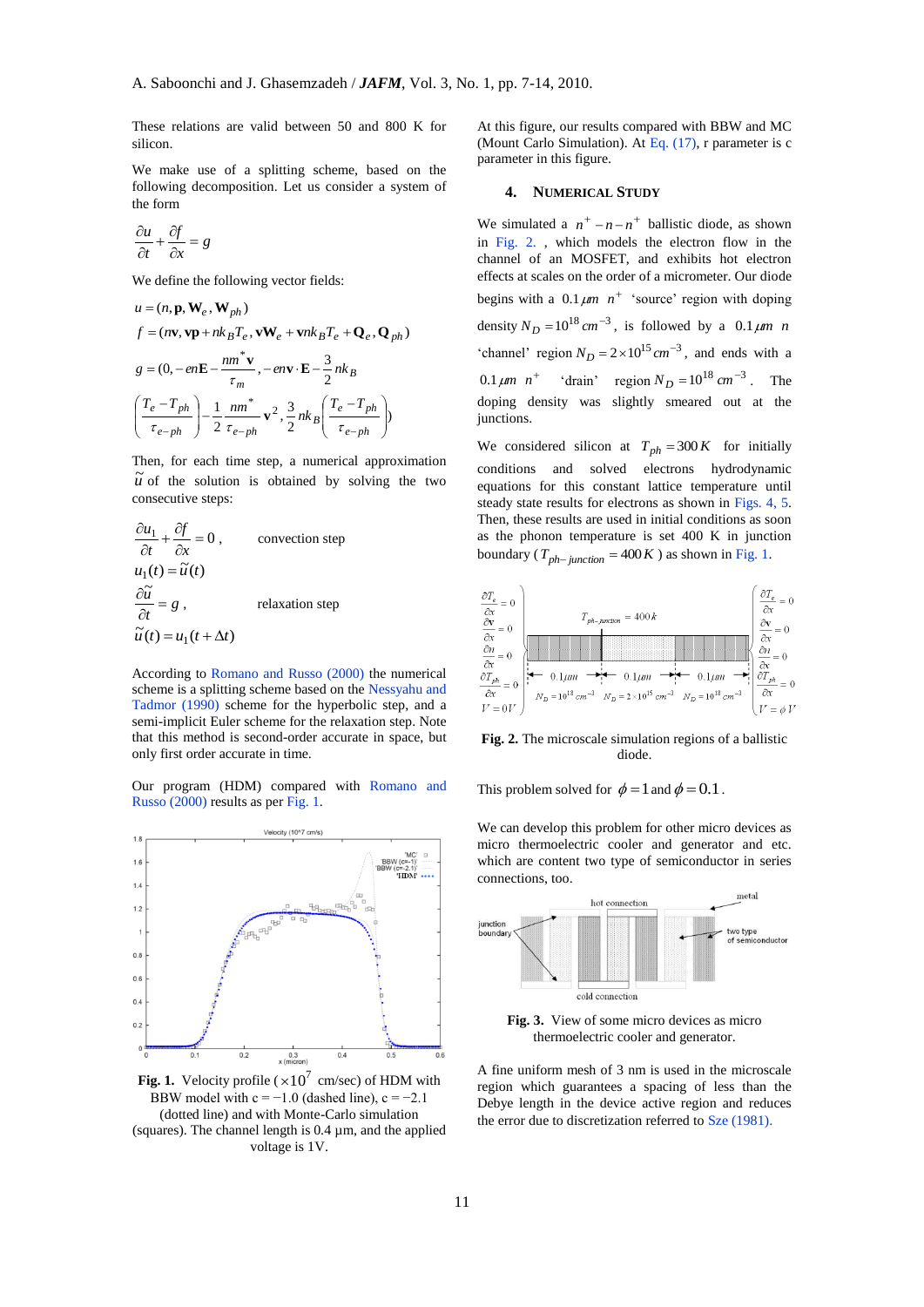# **5. RESULTS AND DISCUSSIONS**

We have considered silicon at  $T_{ph} = 300 K$  and solved electrons hydrodynamic equations until steady state time. In our simulations, the required time to reach steady state is about five picoseconds. Figure 4 shows the distributions of (a) electron density, (b) electron velocity, (c) lattice temperature and (d) electron temperature that the drain-to-source voltage bias V is 1 V. For approving the simulation, outputs results were compared with previous published results such as Romano and Russo (2000); Aste and Rudiger (2003). A comparison between numerical results and Monte-Carlo simulations shows that BBW model gives satisfactory results for electron velocity and energy, provided by choosing a suitable value for r in Eq.  $(17)$  for a fitting parameter contained in the expression for the heat conductivity. Therefore we considered  $r = -2.1$  for this present work.



**Fig. 4.** Shows the distributions of electron density, (b) electron velocity, (c) lattice temperature and (d) electron temperature for voltage bias 1 V and the lattice temperature 300 K.

420  $-1.38e-12S$ <br> $-2.63e-11S$ Phonon temperature (K) 380 36  $340$ 

 $32$ 

When the junction boundary temperature is fixed in 400 K, the lattice temperature develops in microdevice up to 1.8 nanosecond duration as shown in Fig. 5.



Along the device (m)

The constant timestep  $\Delta t$  used in our simulations was typically in a few tenths of a femtosecond order, therefore one run of this study has twenty million of iterations approximately up to steady state condition. The temperature rose up 403 K near the second junction of device because electron temperature has maximum value in this region. The electron temperature is high in the second junction, and the thermal source will have the largest amount in this region for phonon energy equation.

Simultaneously, thermal diffusion occurs and the temperature profiles spread over the entire device. A single MOSFET device is not expected to dissipate enough power to significantly increase lattice temperature. Whereas energy density of electron is five orders lower than energy density of phonon, therefore effects of electron temperature is very weak than phonon conduction term. Hence, although electron temperature reaches to 2700 K in near the second junction of device but the increase of maximum lattice temperature is 3 K in this region.

Eq. (19) shows that if drain-to-source voltage bias V to be 1V, gradient temperature won't have important effect on electron current density. The increase of lattice temperature reduces electron velocity due to the reduction of electron mobility as shown in Fig. 6.

The rate of electron velocity reduction is very high up to 0.3 nanosecond, because the rate of phonons heat transfer is very high up to the stated time.



**Fig. 6.** Shows the contour of velocity in device along various times.

At an external voltage of 1 V, calculations show that an increase in the junction boundary temperature by 100 °C decreases the electron velocity and drain current by 14% up to steady state time as shown in Fig.7.

The increase of lattice temperature in junction boundary increases electron temperature but decrease of electron velocity will reduces maximum electron temperature. Interactions of these two effects can make increase or decrease of maximum electron temperature according to order of any case magnitude. Therefore this boundary condition increases the maximum electron temperature by 2% in 10 picoseconds then it reduces by 4% up steady state time as shown in Fig. 8. However gradient electron temperature had increased but it was very lower than electrical field term in Eq. (19) and it is not practically considered.

 $x 10$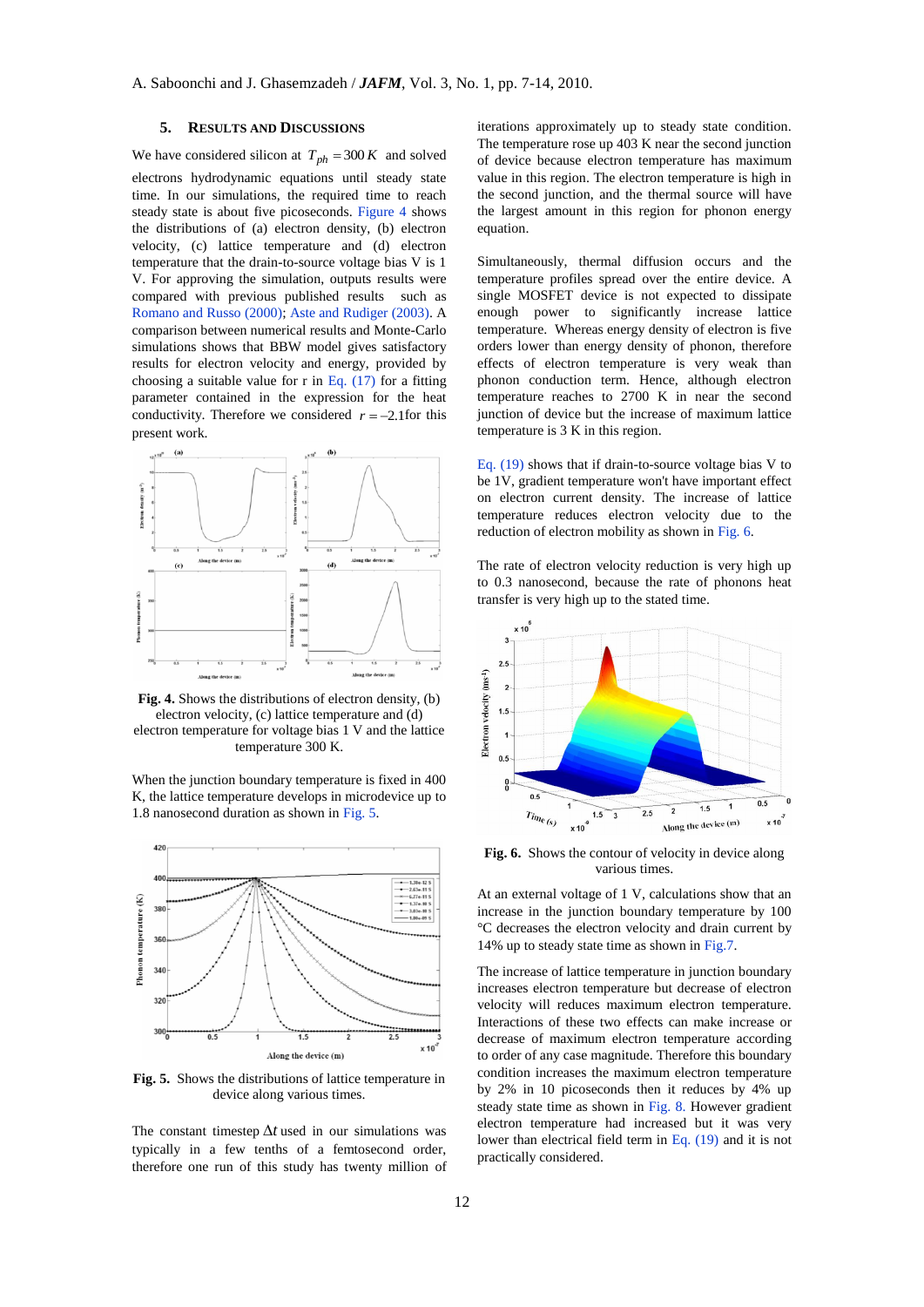

**Fig. 7.** Shows the variation of Percentage of Drain Current Changes at various times.



**Fig. 8.** Shows the variation of maximum electron temperature at various times.

Eq. (19) shows that if drain-to-source voltage bias V to be 0.1V, gradient temperature will be have important effect on electron current density. At an external voltage of 0.1 V, calculations show that an increase in the junction boundary temperature by  $100 \degree C$ , increases the electron current by 17% in 3 picoseconds then it reduces by 16% up to steady state time as shown in Fig. 9.



The order of gradient electron temperature is greater than electric field in initially times whereas the electron mobility is not seriously decreased yet at this time,

therefore the electron current increases up to 3 picoseconds. Then heat transfer reduces gradient temperature and also increase of lattice temperature decreases electron mobility, so the electron current reduces after this time.

The increase of lattice temperature in junction boundary increases electron temperature but decrease of electron velocity will reduce maximum electron temperature. Interactions of these two effects can cause increase or decrease of maximum electron temperature in according to order of any case magnitude. Therefore this boundary condition increases the maximum electron temperature by 80  $^{\circ}$ C (21%) up to steady state time as shown in Fig. 10.



**Fig. 10.** Shows the variation of maximum electron temperature at various times.

As a fundamental result of this work, transient electrical characteristics of power devices are closely coupled with nonequilibrium thermal effects. The findings lead us to believe that devices with similar or smaller dimensions with short time scale features are susceptible to thermal nonequilibrium effects. This investigation using a fully coupled computational method in transient state has been implemented and determines the transient effect of each model on electrical performance.

#### **6. CONCLUSION**

Finally, a one-dimensional numerical simulation program in transient state is developed in the microscale region to obtain electrical characteristics and lattice heat transport. The distributions of electron velocity, maximum electron temperature, and lattice temperature are predicted. The transient phonon temperature affects the device performance due to the change of mobility and gradient temperature of electron.

At an external voltage of 1 V, calculations show that an increase in the junction boundary temperature by 100 °C decreases the electron velocity and drain current by 16% up to steady state time as again it increases the maximum electron temperature by 2% in 10 picoseconds then it reduces by 3.5% up steady state time. Also at an external voltage of 0.1 V, calculations show that an increase in the junction boundary temperature by 100 °C , increases the electron current